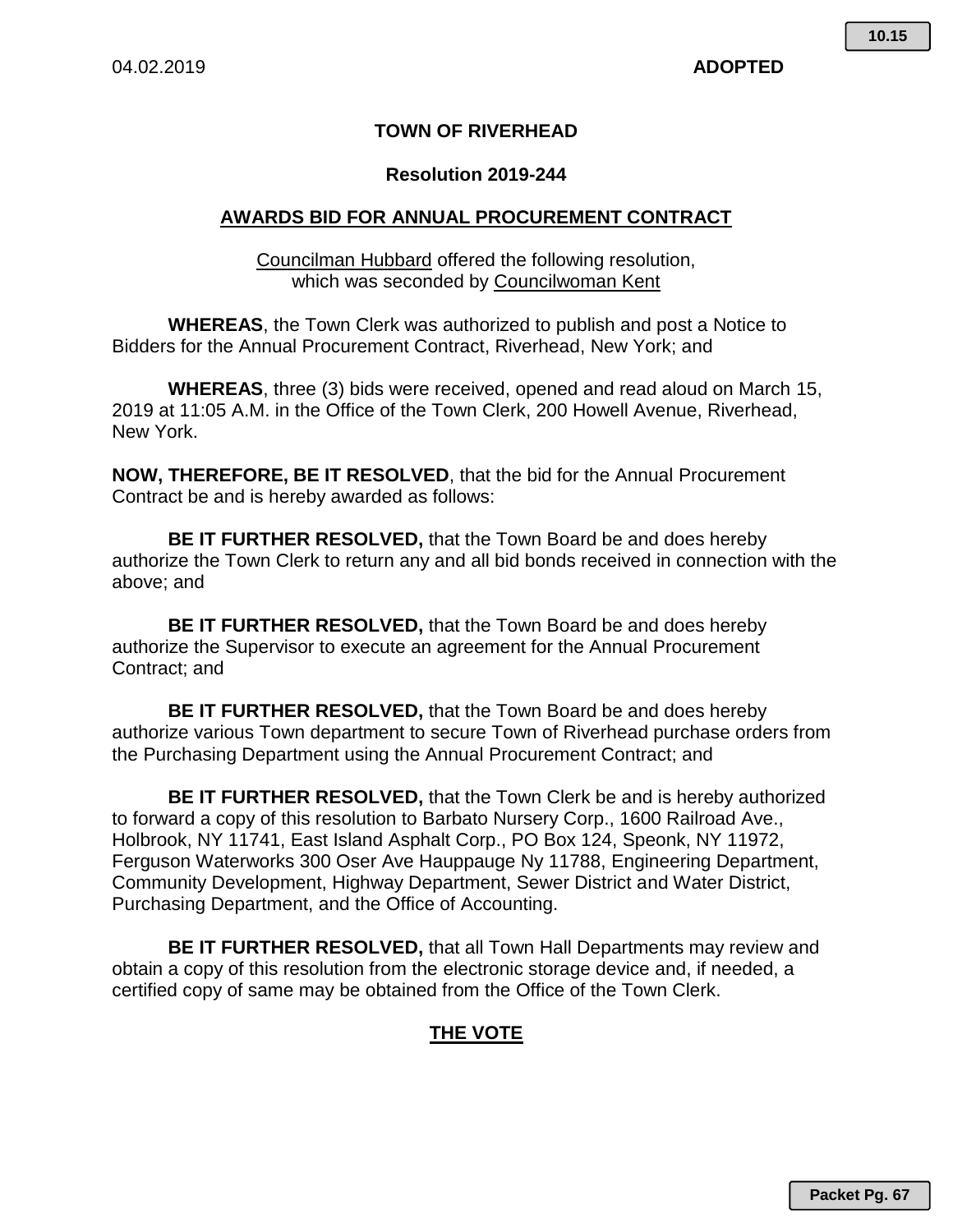| <b>RESULT:</b> | <b>ADOPTED [UNANIMOUS]</b>                    |
|----------------|-----------------------------------------------|
| <b>MOVER:</b>  | Tim Hubbard, Councilman                       |
|                | <b>SECONDER:</b> Catherine Kent, Councilwoman |
| AYES:          | Jens-Smith, Wooten, Giglio, Hubbard, Kent     |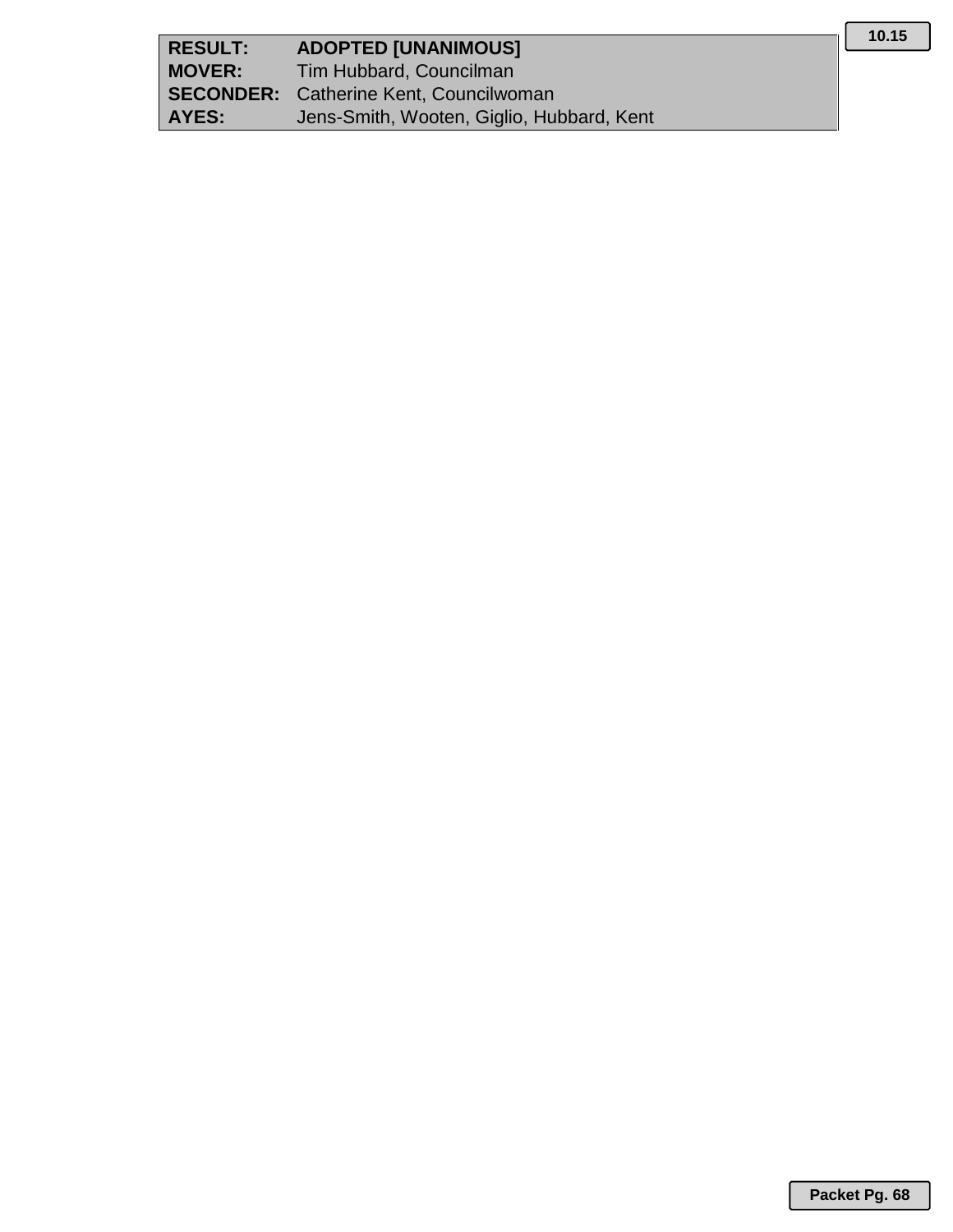# **FISCAL IMPACT STATEMENT OF PROPOSED RIVERHEAD TOWN BOARD LEGISLATION**

| <b>Type of Legislation</b><br>Α.                                                | <b>Resolution X</b><br>Local Law                                                                                                                                                                                                              |                    |  |  |  |  |  |  |  |
|---------------------------------------------------------------------------------|-----------------------------------------------------------------------------------------------------------------------------------------------------------------------------------------------------------------------------------------------|--------------------|--|--|--|--|--|--|--|
| В.                                                                              | Title of Proposed Legislation: AWARDS BID FOR ANNUAL PROCUREMENT CONTRACT                                                                                                                                                                     |                    |  |  |  |  |  |  |  |
| C.                                                                              | Purpose of Proposed Legislation: Awards Bid for Annual Procurement Contract                                                                                                                                                                   |                    |  |  |  |  |  |  |  |
| D.                                                                              | Will the Proposed Legislation Have a Fiscal Impact?<br>Yes $X$ No $-$                                                                                                                                                                         |                    |  |  |  |  |  |  |  |
| Е.                                                                              | If the answer to section D is "yes", select (a) or (b) below and initial or detail as applicable:                                                                                                                                             |                    |  |  |  |  |  |  |  |
| (a)<br>complete H,I and J;                                                      | The fiscal impact can be absorbed by Town/department existing resources set forth in approved Town Annual Budget SC<br>(example:routine and budgeted procurement of goods/services)*if selecting E(a), please initial then skip items F,G and |                    |  |  |  |  |  |  |  |
| (b)                                                                             | or<br>The description/explanation of fiscal impact is set forth as follows:                                                                                                                                                                   |                    |  |  |  |  |  |  |  |
| F.<br>5 Years                                                                   | If the answer to E required description/explanation of fiscal impact (E(b)), please describe total Financial Cost of Funding over                                                                                                             |                    |  |  |  |  |  |  |  |
| <b>Proposed Source of Funding</b><br>G.<br>Appropriation Account to be Charged: |                                                                                                                                                                                                                                               |                    |  |  |  |  |  |  |  |
| Grant or other Revenue Source:                                                  |                                                                                                                                                                                                                                               |                    |  |  |  |  |  |  |  |
| Appropriation Transfer (list account(s) and amount):                            |                                                                                                                                                                                                                                               |                    |  |  |  |  |  |  |  |
|                                                                                 |                                                                                                                                                                                                                                               |                    |  |  |  |  |  |  |  |
| H. Typed Name &<br>Title of                                                     | I. Signature of Preparer                                                                                                                                                                                                                      | J. Date<br>3/26/19 |  |  |  |  |  |  |  |
| Preparer: Shannon<br>Clifford                                                   |                                                                                                                                                                                                                                               |                    |  |  |  |  |  |  |  |
| K. Accounting Staff                                                             | L. Signature of Accounting Staff                                                                                                                                                                                                              | M. Date            |  |  |  |  |  |  |  |
| Name & Title<br>William Rothaar,<br>Accounting                                  | 3/27/19                                                                                                                                                                                                                                       |                    |  |  |  |  |  |  |  |
| Department                                                                      | <b>William Rothaar</b>                                                                                                                                                                                                                        |                    |  |  |  |  |  |  |  |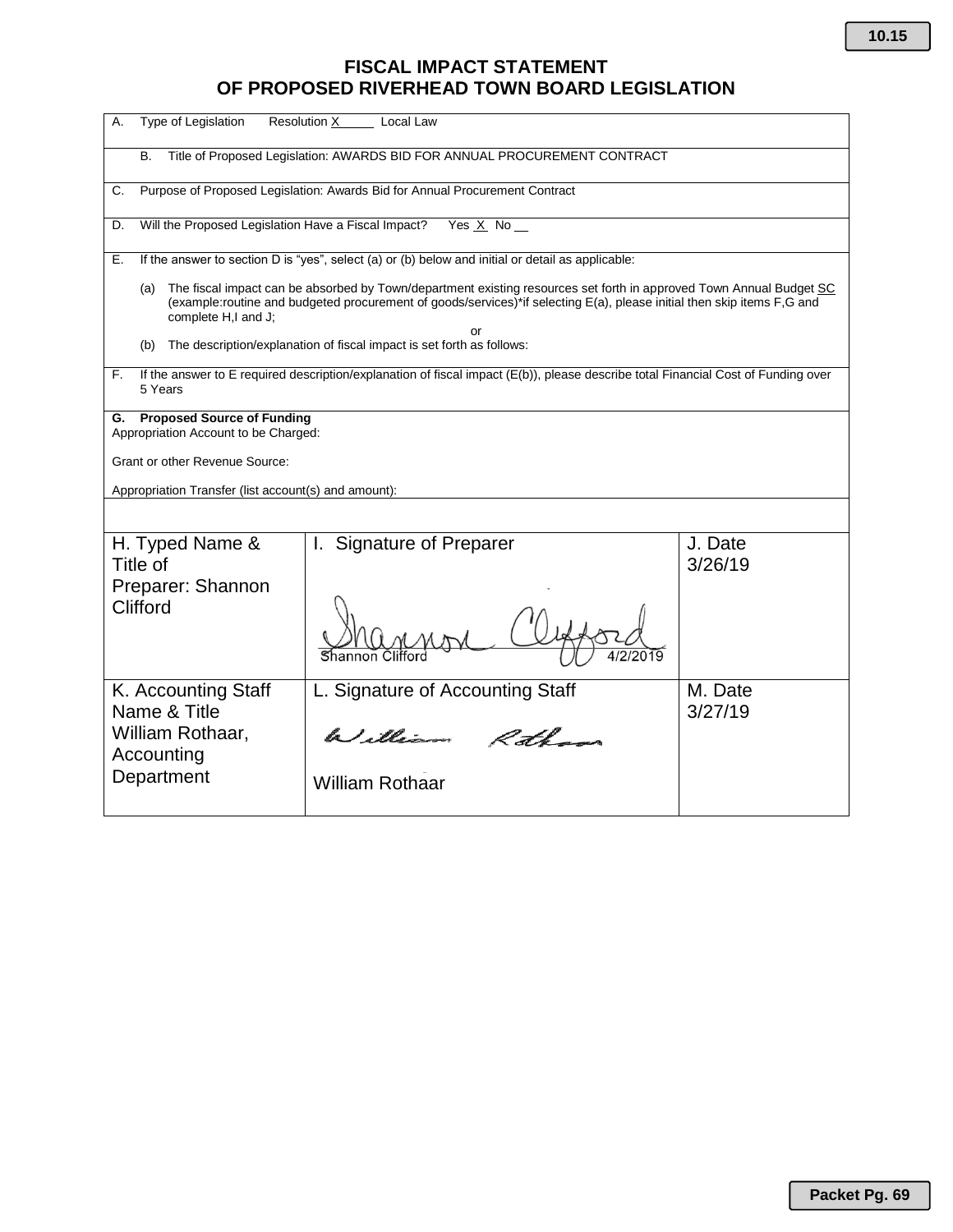Award No. 50 - Asphalt Materials Loaded into Town of Riverhead Trucks

Low Bidder: East Island Asphalt Corp.

Alternate Low Bidder: None

Town of Riverhead Bid Received March 15, 2019

| Award | Item | <b>Description</b>                                                                                        | Unit | Quantity  | Estimated |                  | <b>East Island Asphalt</b> |
|-------|------|-----------------------------------------------------------------------------------------------------------|------|-----------|-----------|------------------|----------------------------|
| No.   | No.  |                                                                                                           |      |           | Quantity  | <b>Unit Cost</b> | <b>Total Price</b>         |
| 50    | 60   | Asphalt Concrete Type 1, Base Course<br>Loaded into Town of Riverhead Trucks                              | Ton  | $0 - 500$ | 250       | \$65.00          | \$16,250.00                |
|       | 62   | Rut Avoidance Asphalt Concrete, Type 3RA<br>Binder Course, Loaded into Town of<br><b>Riverhead Trucks</b> | Ton  | $0 - 500$ | 250       | \$70.00          | \$17,500.00                |
|       | 64   | Rut Avoidance Asphalt Concrete, Type 6FRA<br>Top Course Loaded into Town of Riverhead<br><b>Trucks</b>    | Ton  | $0 - 500$ | 250       | \$72.00          | \$18,000.00                |
|       |      | Total Bid Comparison Award No. 50                                                                         |      |           |           |                  | \$51,750.00                |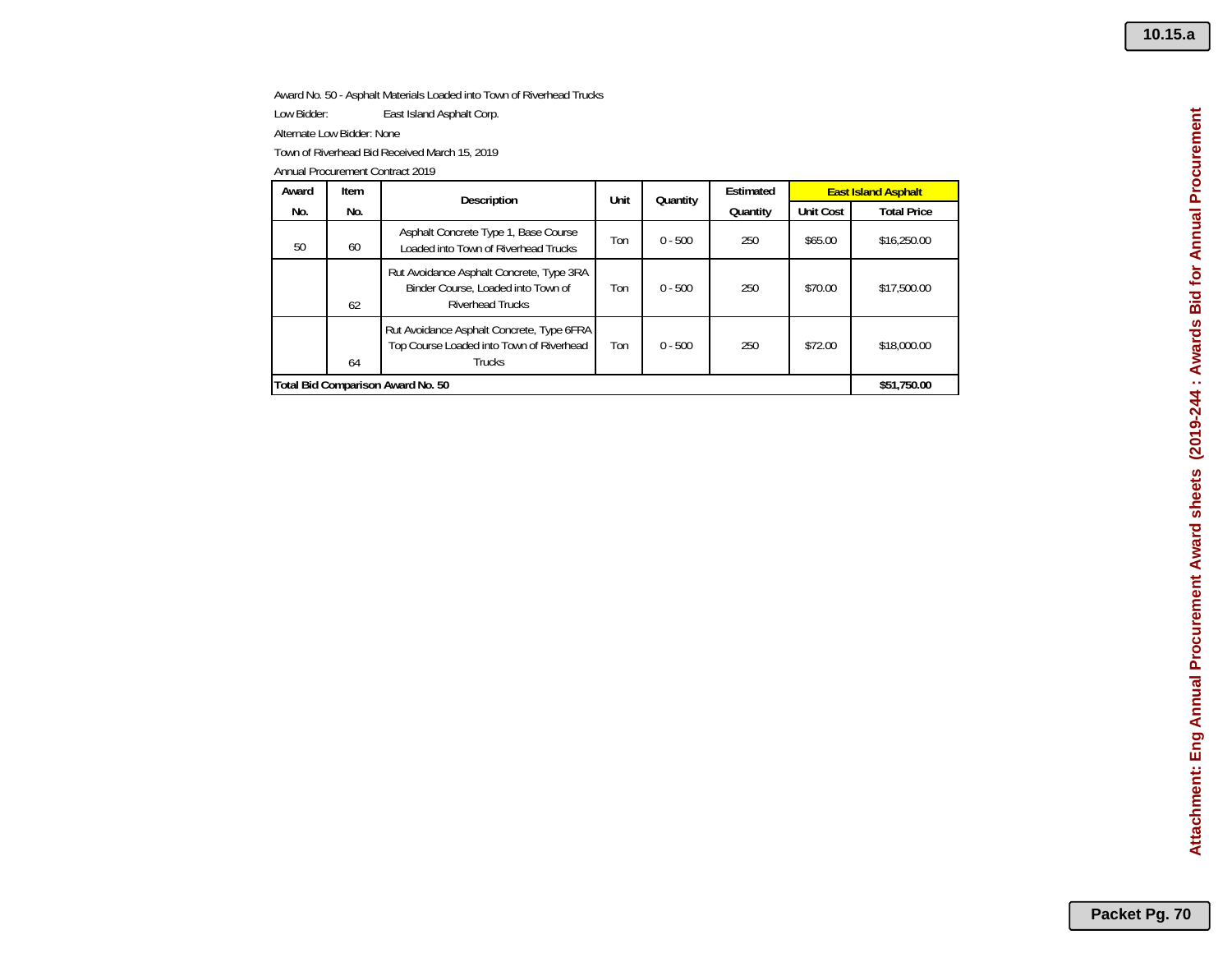### Award No. 51 - Cold Patch Loaded into Town of Riverhead Trucks

Low Bidder: East Island Asphalt Corp.

Alternate Low Bidder: None

Town of Riverhead Bid Received March 15, 2019

| Award                             | Item        | <b>Description</b>                                                   | Unit | Quantity  | Estimated | <b>East Island Asphalt Corp.</b> |                    |
|-----------------------------------|-------------|----------------------------------------------------------------------|------|-----------|-----------|----------------------------------|--------------------|
| No.                               | No.         |                                                                      |      |           | Quantity  | Unit Cost                        | <b>Total Price</b> |
| 51                                | 66          | Cold Mix Bituminous Pavement Loaded into<br>Town of Riverhead Trucks | Ton  | $0 - 500$ | 250       | \$120.00                         | \$30,000.00        |
| Total Bid Comparison Award No. 51 | \$30,000.00 |                                                                      |      |           |           |                                  |                    |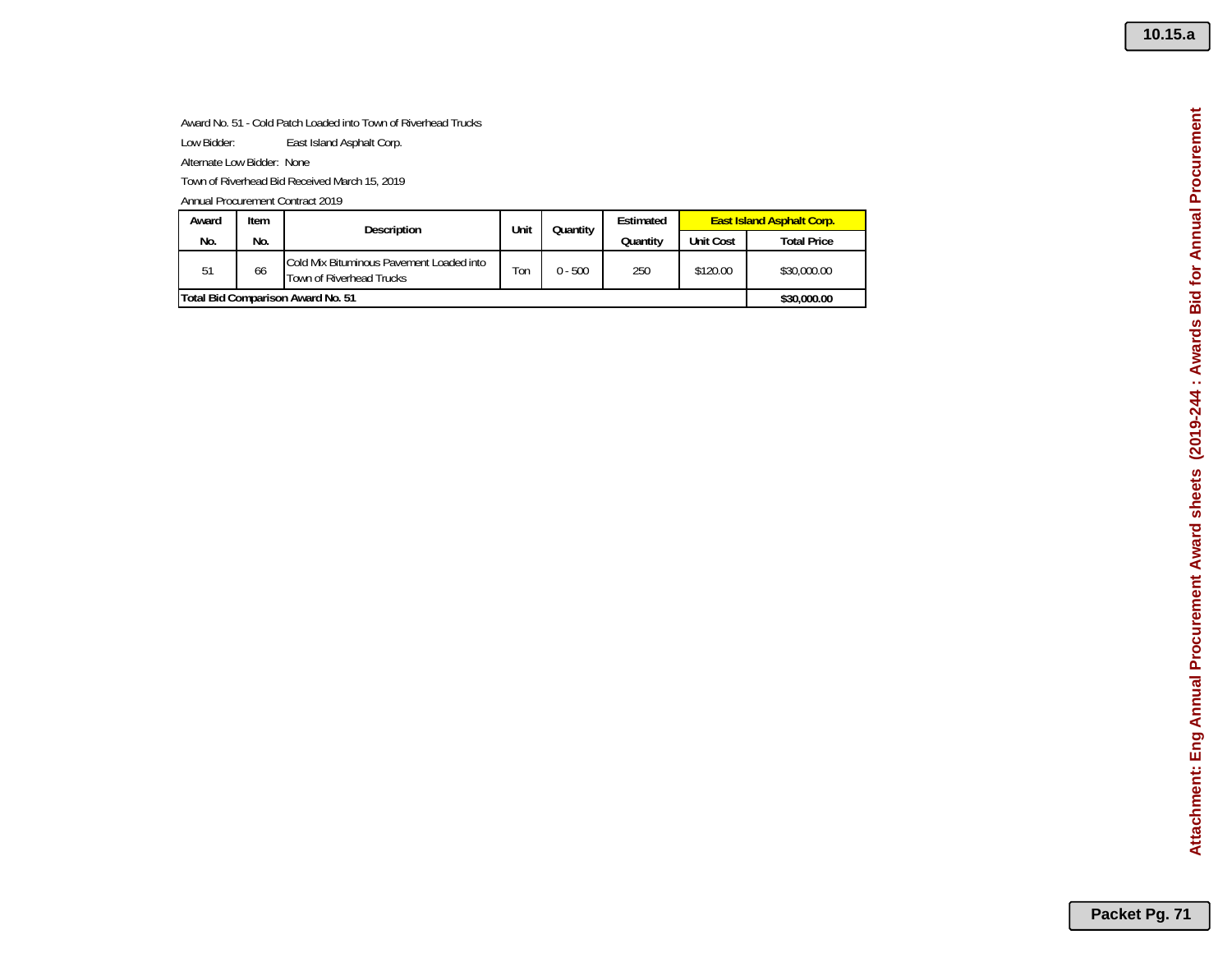## Award No. 52 - Sand Asphalt Base Course Loaded into Town of Riverhead Trucks

Low Bidder: East Island Asphalt Corp.

Alternate Low Bidder: None

Town of Riverhead Bid Received March 15, 2019

| Award                             | Item | Description                                                      | Unit | Quantity  | Estimated | <b>East Island Asphalt Corp.</b> |                    |  |
|-----------------------------------|------|------------------------------------------------------------------|------|-----------|-----------|----------------------------------|--------------------|--|
| No.                               | No.  |                                                                  |      |           | Quantity  | <b>Unit Cost</b>                 | <b>Total Price</b> |  |
| 52                                | 72   | Sand Asphalt Base Course Loaded into Town<br>of Riverhead Trucks | l on | $0 - 500$ | 250       | \$62.00                          | \$15,500.00        |  |
| Total Bid Comparison Award No. 52 |      |                                                                  |      |           |           |                                  |                    |  |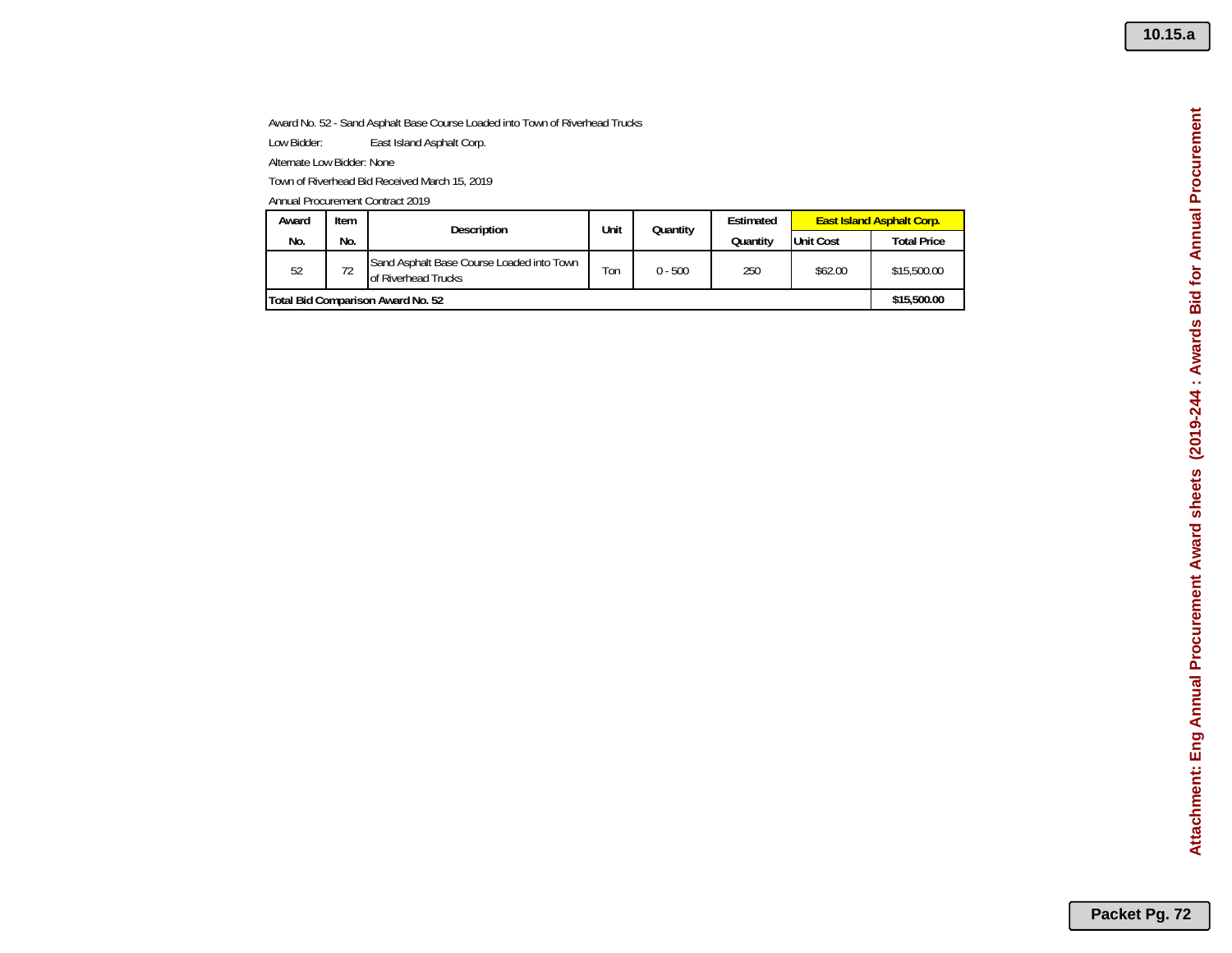Award No. 53 - Baseball Field Soil Materials Loaded into Town of Riverhead Trucks Low Bidder: Barbato Nursery Corp.

Alternate Low Bidder: None

Town of Riverhead Bid Received March 15, 2019

| Award | Item | Description                       | Unit | Quantity  | Estimated | <b>Barbato Nursery</b> |                    |
|-------|------|-----------------------------------|------|-----------|-----------|------------------------|--------------------|
| No.   | No.  |                                   |      |           | Quantity  | <b>Unit Cost</b>       | <b>Total Price</b> |
| 53    | 28   | <b>Baseball Sand Mix</b>          | CΥ   | $0 - 500$ | 250       | \$43.00                | \$10,750.00        |
|       | 29   | Baseball Clay Mix                 | Ton  | $0 - 500$ | 250       | \$61.00                | \$15,250.00        |
|       | 33   | Road Sand Mix                     | CΥ   | $0 - 500$ | 250       | \$43.00                | \$10,750.00        |
|       |      | Total Bid Comparison Award No. 53 |      |           |           |                        | \$36,750.00        |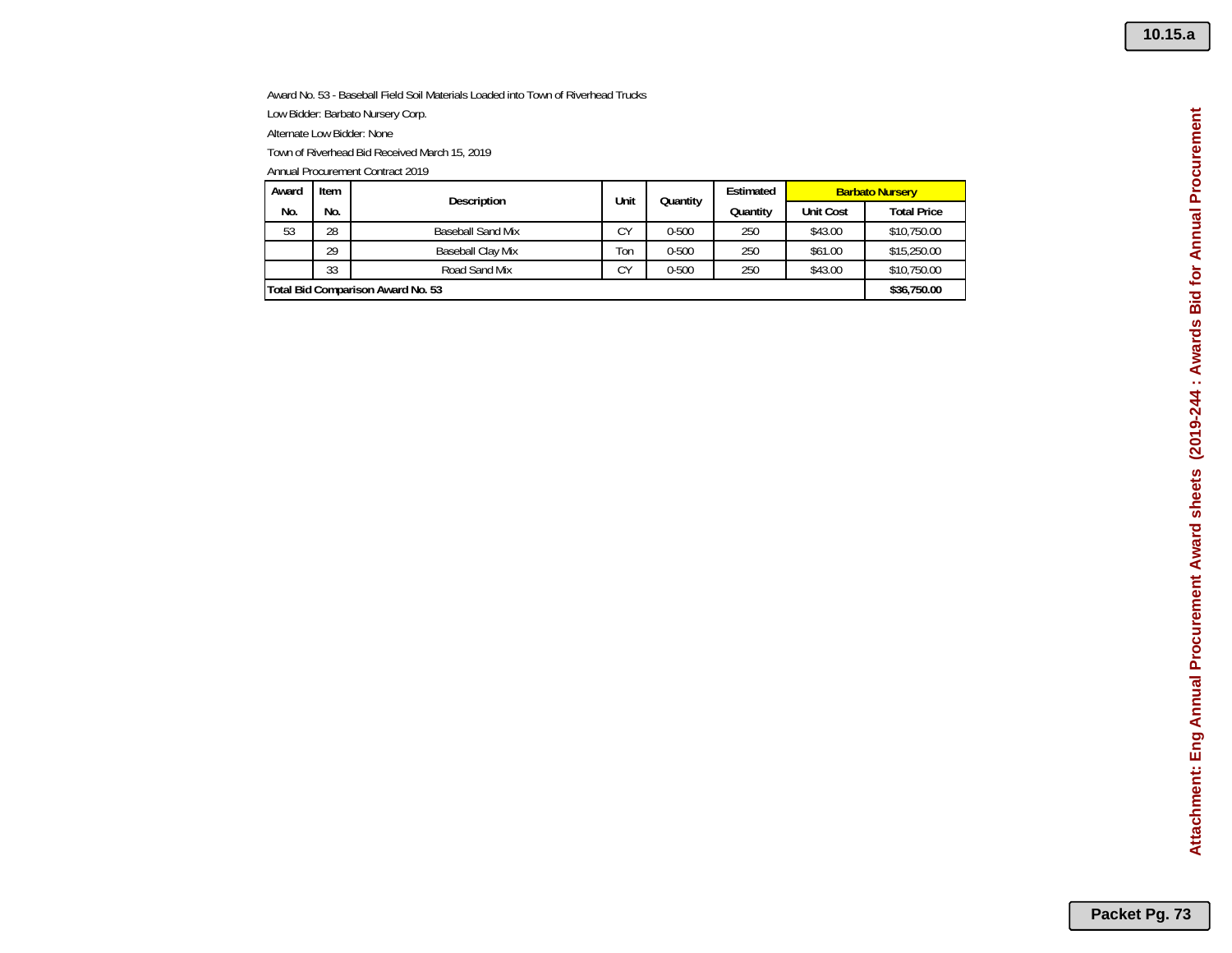Award No. 54 - Composite Soil Mix, Pea Gravel Low Bidder: Barbato Nursery Corp. Alternate Low Bidder: None

Town of Riverhead Bid Received March 15, 2019

| Award      | Item                  | Description        | Unit | Quantity   | Estimated        | <b>Barbato Nursery</b> |             |  |  |
|------------|-----------------------|--------------------|------|------------|------------------|------------------------|-------------|--|--|
| No.<br>No. |                       |                    |      | Quantity   | <b>Unit Cost</b> | <b>Total Price</b>     |             |  |  |
| 54         | $31-S$                | Composite Soil Mix | CΥ   | $0 - 1000$ | 500              | \$84.00                | \$42,000.00 |  |  |
|            | $31-G$                | Pea Gravel         | CΥ   | $0 - 100$  | 100              | \$127.00               | \$12,700.00 |  |  |
|            | mparison Award No. 54 |                    |      |            |                  |                        |             |  |  |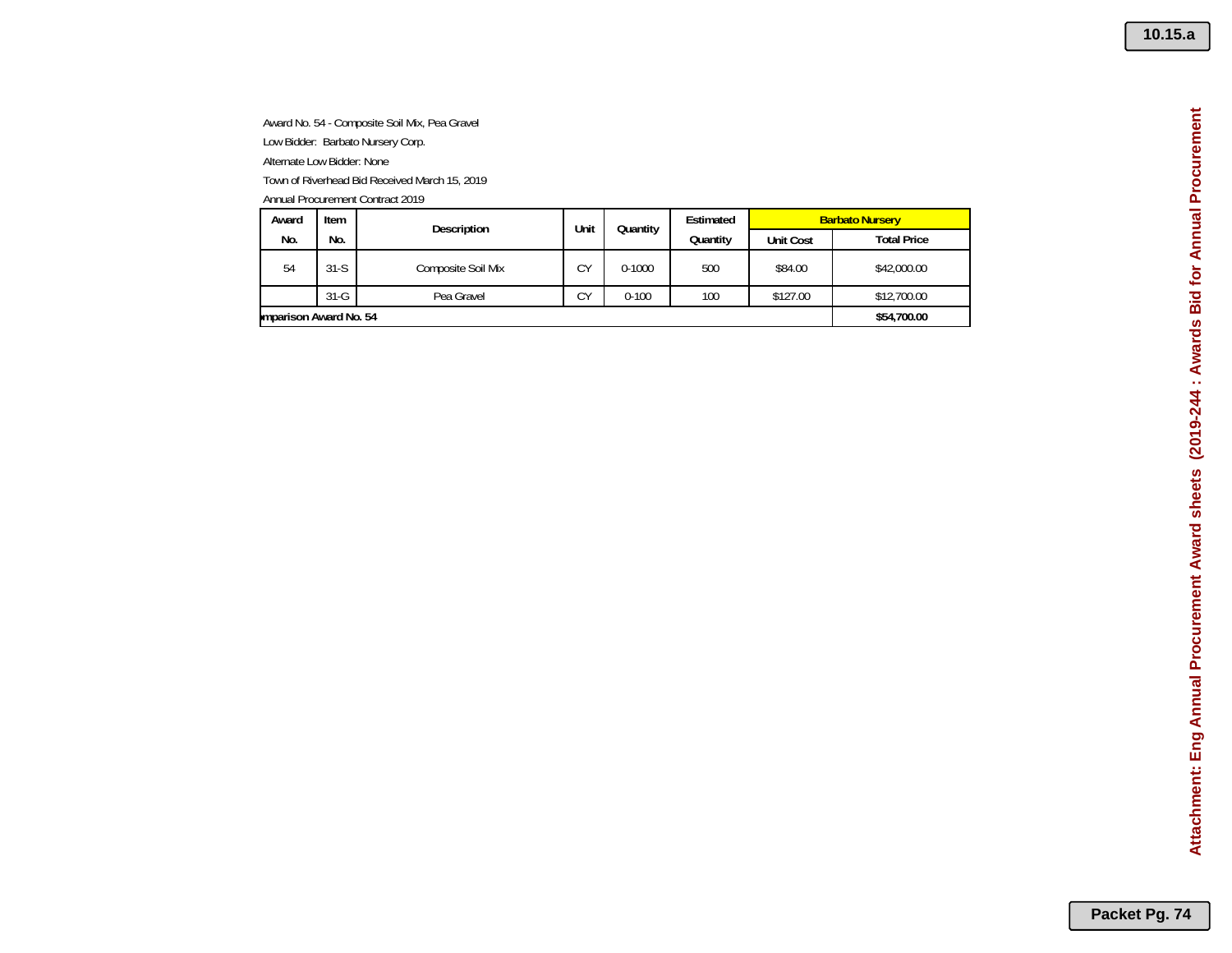Award No. 55 - Recycled Concrete Aggregate Low Bidder: Barbato Nursery Corp. Alternate Low Bidder: East Island Asphalt Corp. Town of Riverhead Bid Received March 15, 2019

| Award                             | Item | <b>Description</b>          | Unit       | Quantity  | Estimated | <b>Barbato Nursery</b> |                    |
|-----------------------------------|------|-----------------------------|------------|-----------|-----------|------------------------|--------------------|
| No.                               | No.  |                             |            |           | Quantity  | <b>Unit Cost</b>       | <b>Total Price</b> |
| 55                                | 4-P  | Recycled Concrete Aggregate | CΥ         | $0-1.000$ | 500       | \$19.00                | \$9,500.00         |
| Total Bid Comparison Award No. 55 |      |                             | \$9,500.00 |           |           |                        |                    |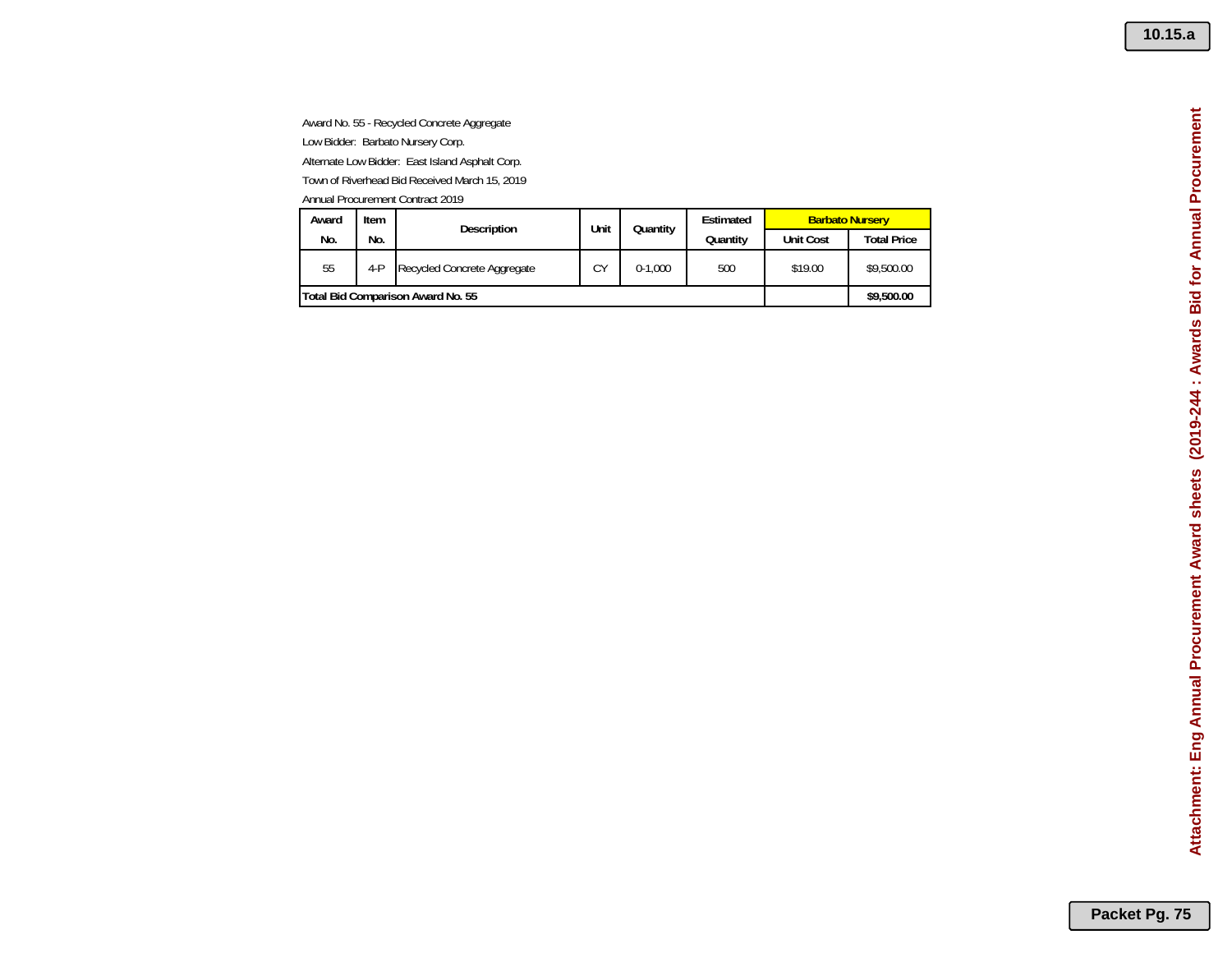Award No. 56 - Certified Wood Fiber Safety Surface

Low Bidder: Barbato Nursery Corp.

Alternate Low Bidder: None

Town of Riverhead Bid Received March 15, 2019

Annual Procurement Contract 2019

| Item<br>Award                     |            | Description                         | Unit | Quantity  | Estimated | <b>Barbato Nursey</b> |                    |
|-----------------------------------|------------|-------------------------------------|------|-----------|-----------|-----------------------|--------------------|
| No.                               | No.        |                                     |      |           | Quantity  | <b>Unit Cost</b>      | <b>Total Price</b> |
| 56                                | 152        | Certified Wood Fiber Safety Surface | CΥ   | $0 - 500$ | 250       | \$39.85               | \$9,962.50         |
| Total Bid Comparison Award No. 56 | \$9,962.50 |                                     |      |           |           |                       |                    |

Attachment: Eng Annual Procurement Award sheets (2019-244 : Awards Bid for Annual Procurement **Attachment: Eng Annual Procurement Award sheets (2019-244 : Awards Bid for Annual Procurement**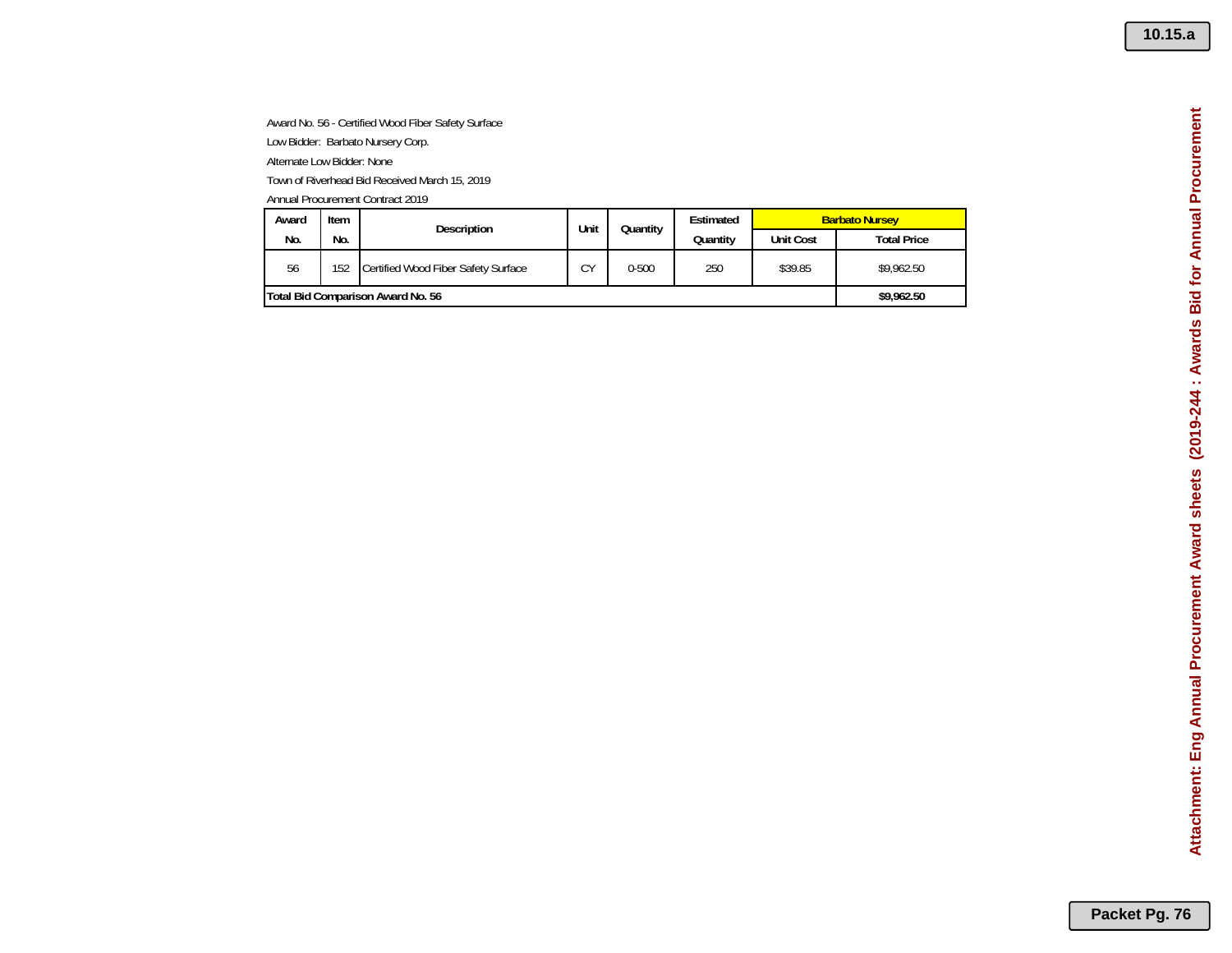Award No. 57 - Landscaping Wood Mulch Low Bidder: Barbato Nursery Corp. Alternate Low Bidder: None Town of Riverhead Bid Received March 15, 2019

|       | Annual Procurement Contract 2019 |                                     |      |           |           |                        |                    |  |  |  |  |  |
|-------|----------------------------------|-------------------------------------|------|-----------|-----------|------------------------|--------------------|--|--|--|--|--|
| Award | Item                             | Description                         | Unit | Quantity  | Estimated | <b>Barbato Nursery</b> |                    |  |  |  |  |  |
| No.   | No.                              |                                     |      |           | Quantity  | <b>Unit Cost</b>       | <b>Total Price</b> |  |  |  |  |  |
| 57    | 160-L                            | Landscaping Wood Mulch-Low Grade    | CY   | $0 - 500$ | 250       | \$25.00                | \$6,250.00         |  |  |  |  |  |
|       | 160-H                            | Landscaping Wood Mulch - High Grade | CY   | $0 - 500$ | 250       | \$29.00                | \$7,250.00         |  |  |  |  |  |
|       |                                  | Total Bid Comparison Award No. 57   |      |           |           |                        | \$13,500.00        |  |  |  |  |  |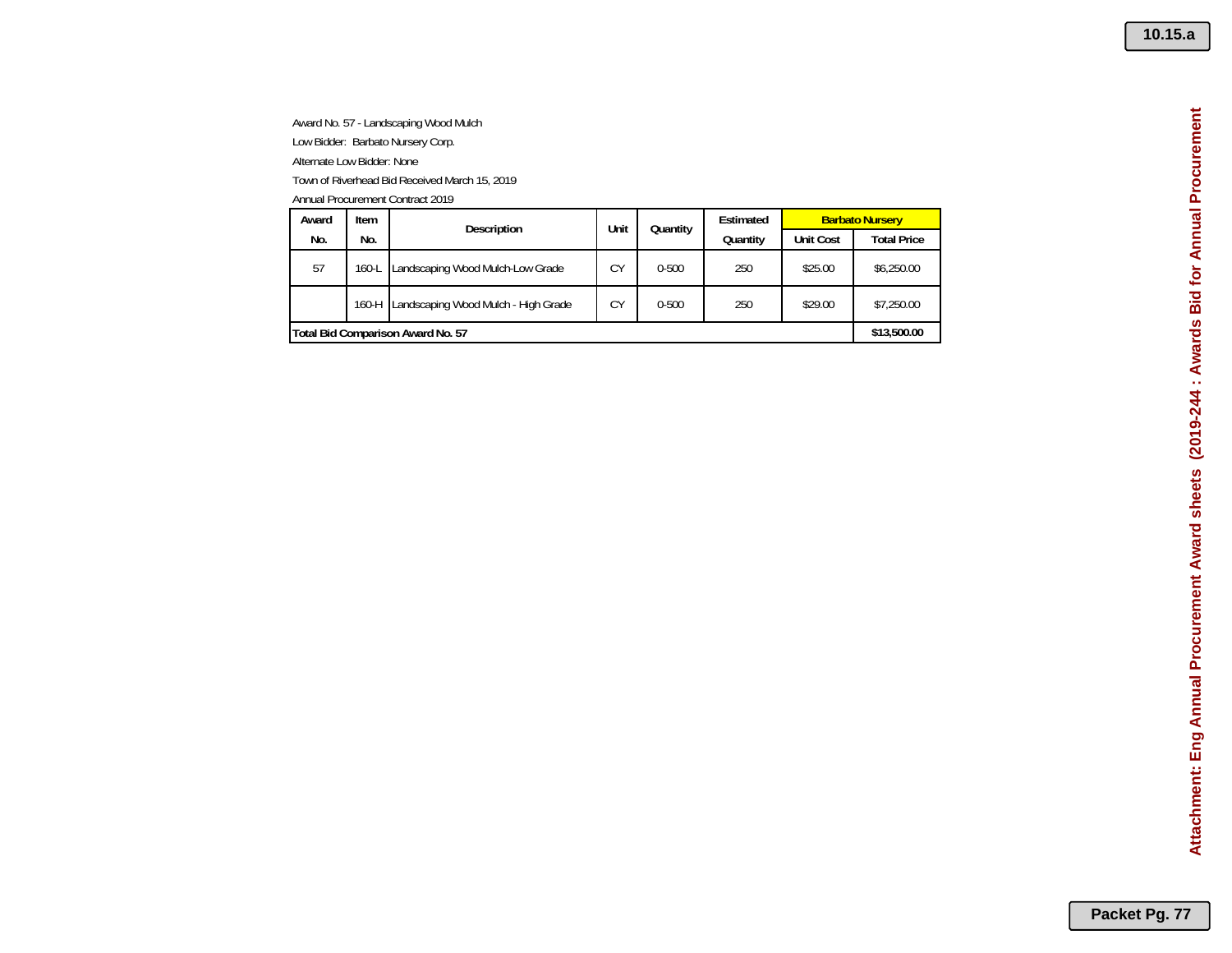Award No. 58 - Blue Stone Low Bidder: East Island Asphalt Corp. Alternate Low Bidder: Barbato Nursery Corp. Town of Riverhead Bid Received March 15, 2019

| Award | Item            | Description                       | Unit<br>Quantity | Estimated   |          |                  | <b>East Island Asphalt Corp.</b> | <b>Barbato Nursery</b> |                    |
|-------|-----------------|-----------------------------------|------------------|-------------|----------|------------------|----------------------------------|------------------------|--------------------|
| No.   | No.             |                                   |                  |             | Quantity | <b>Unit Cost</b> | <b>Total Price</b>               | Unit Cost              | <b>Total Price</b> |
| 58    | $170 -$<br>3/8" | Blue Stone - 3/8"                 | CY               | $0 - 500$   | 250      | \$60.00          | \$15,000.00                      | \$64.00                | \$16,000.00        |
|       | $170 -$<br>3/4" | Blue Stone - 3/4"                 | CY               | $0 - 500$   | 250      | \$60.00          | \$15,000.00                      | \$64.00                | \$16,000.00        |
|       | 170-S           | <b>Blue Stone Screenings</b>      | CУ               | $0 - 500$   | 250      | \$60.00          | \$15,000.00                      | \$64.00                | \$16,000.00        |
|       |                 | Total Bid Comparison Award No. 58 |                  | \$45,000.00 |          | \$48,000.00      |                                  |                        |                    |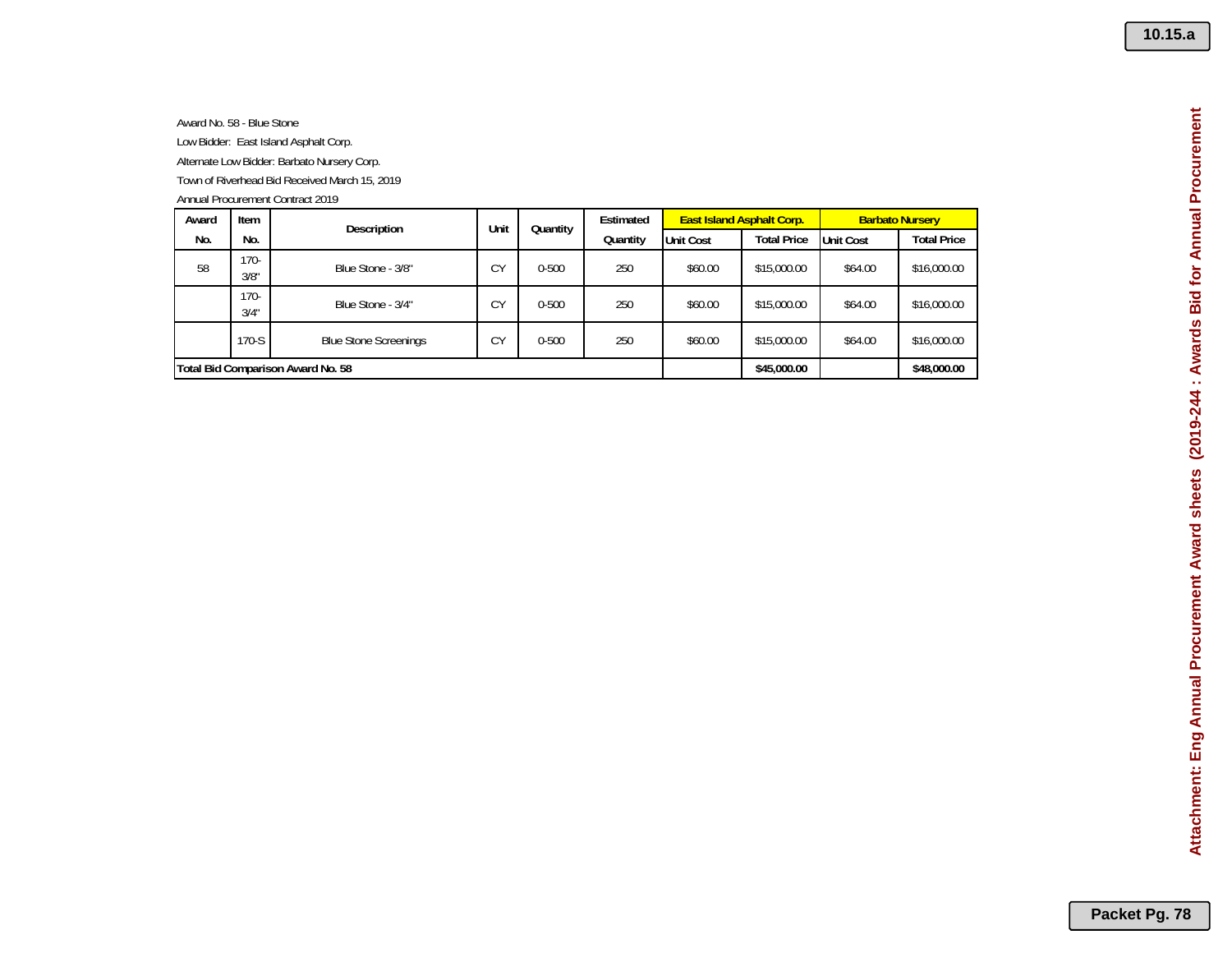Award No. 59 - Trap Rock Low Bidder: Barbato Nursery Corp.

Alternate Low Bidder: None

Town of Riverhead Bid Received March 15, 2019

| Award                             | Item | <b>Description</b> | Unit |           | Quantity | Estimated        | <b>Barbato Nursey</b> |  |
|-----------------------------------|------|--------------------|------|-----------|----------|------------------|-----------------------|--|
| No.                               | No.  |                    |      |           | Quantity | <b>Unit Cost</b> | <b>Total Price</b>    |  |
| 59                                | 72   | <b>Trap Rock</b>   | СY   | $0 - 500$ | 250      | \$90.00          | \$22,500.00           |  |
| Total Bid Comparison Award No. 59 |      |                    |      |           |          |                  |                       |  |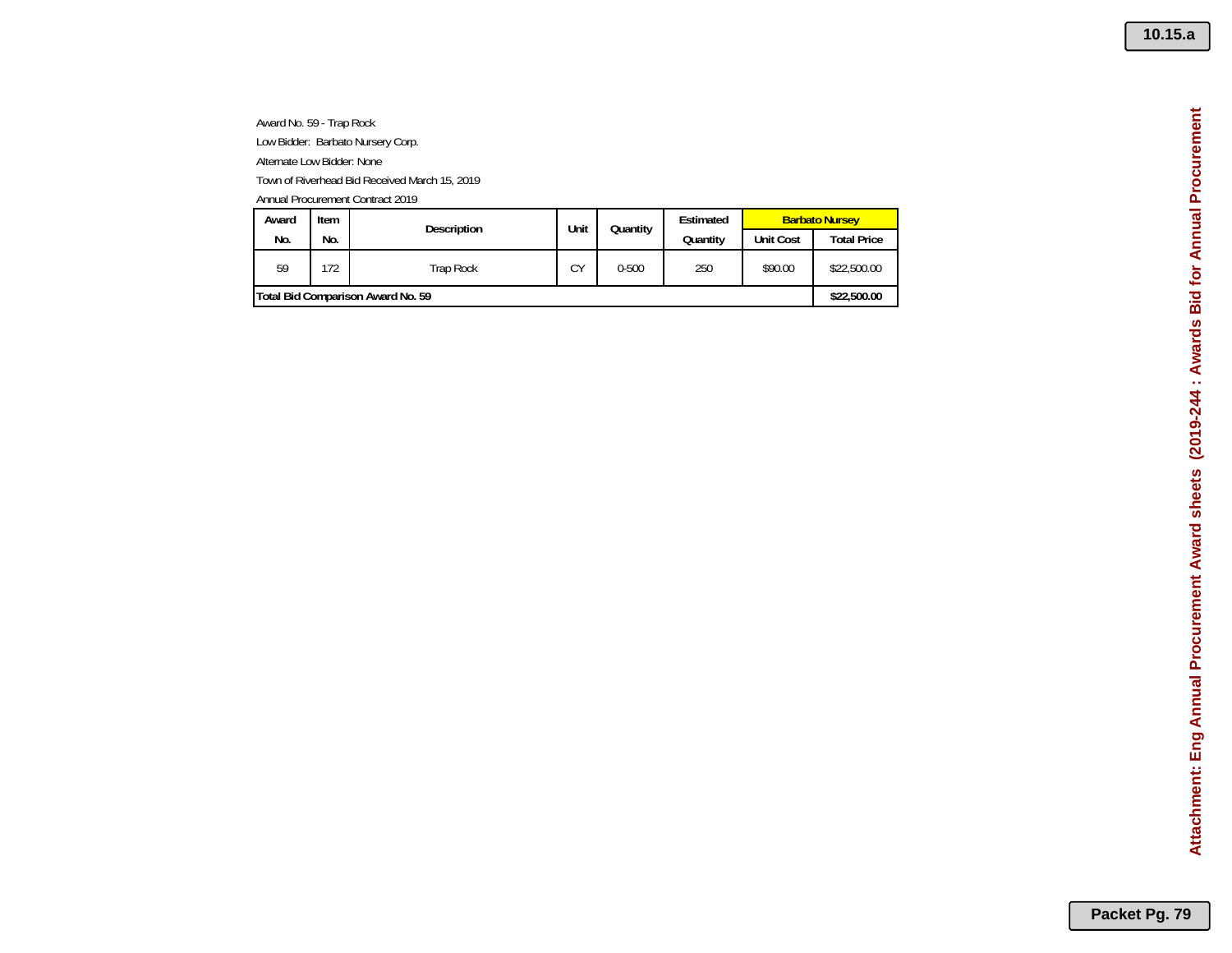Award No. 60 - Ready-Mix Concrete - Low Quantity Low Bidder: Barbato Nursery Corp. Alternate Low Bidder: None Town of Riverhead Bid Received March 15, 2019

| Award                             | Item | Description        | Unit | Quantity |  | Estimated | <b>Barbato Nursey</b> |                    |
|-----------------------------------|------|--------------------|------|----------|--|-----------|-----------------------|--------------------|
| No.                               | No.  |                    |      |          |  | Quantity  | <b>Unit Cost</b>      | <b>Total Price</b> |
| 60                                | 14   | Ready-Mix Concrete | СY   | 0-5 CY   |  | \$280.00  | \$560.00              |                    |
| Total Bid Comparison Award No. 60 |      |                    |      |          |  |           |                       |                    |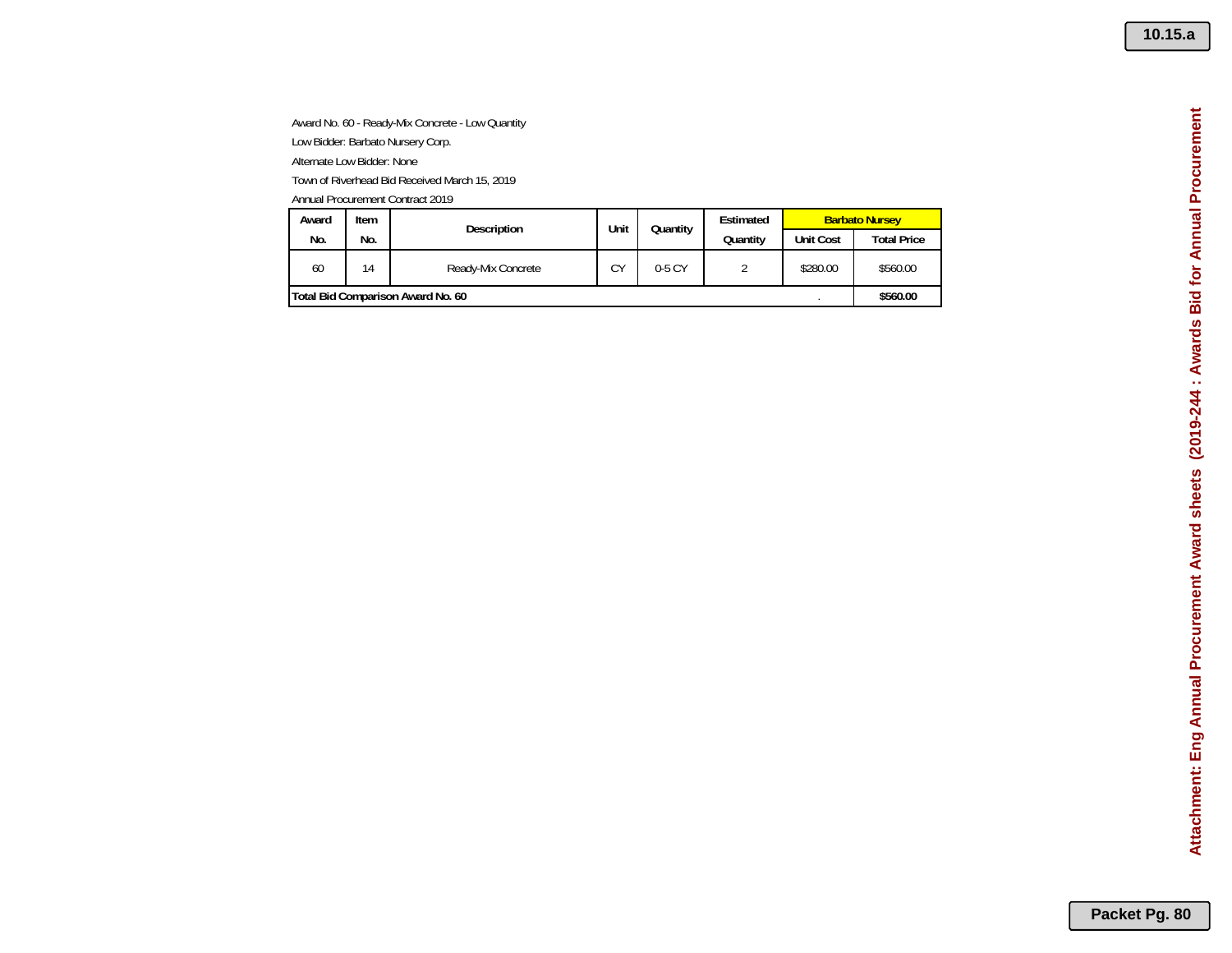**10.15.a**

Award No. 61 - Ready-Mix Concrete - Mid Quantity Low Bidder: Barbato Nursery Corp. Alternate Low Bidder: None

Town of Riverhead Bid Received March 15, 2019

| Award                             | Item           | <b>Description</b> | Unit<br>Quantitv |           | Estimated | <b>Barbato Nursey</b> |                    |
|-----------------------------------|----------------|--------------------|------------------|-----------|-----------|-----------------------|--------------------|
| No.                               | No.            |                    |                  |           | Quantitv  | <b>Unit Cost</b>      | <b>Total Price</b> |
| 61                                | $\overline{4}$ | Ready Mix Concrete | CΥ               | $6-10$ CY |           | \$170.00              | \$1,360.00         |
| Total Bid Comparison Award No. 61 | \$1,360.00     |                    |                  |           |           |                       |                    |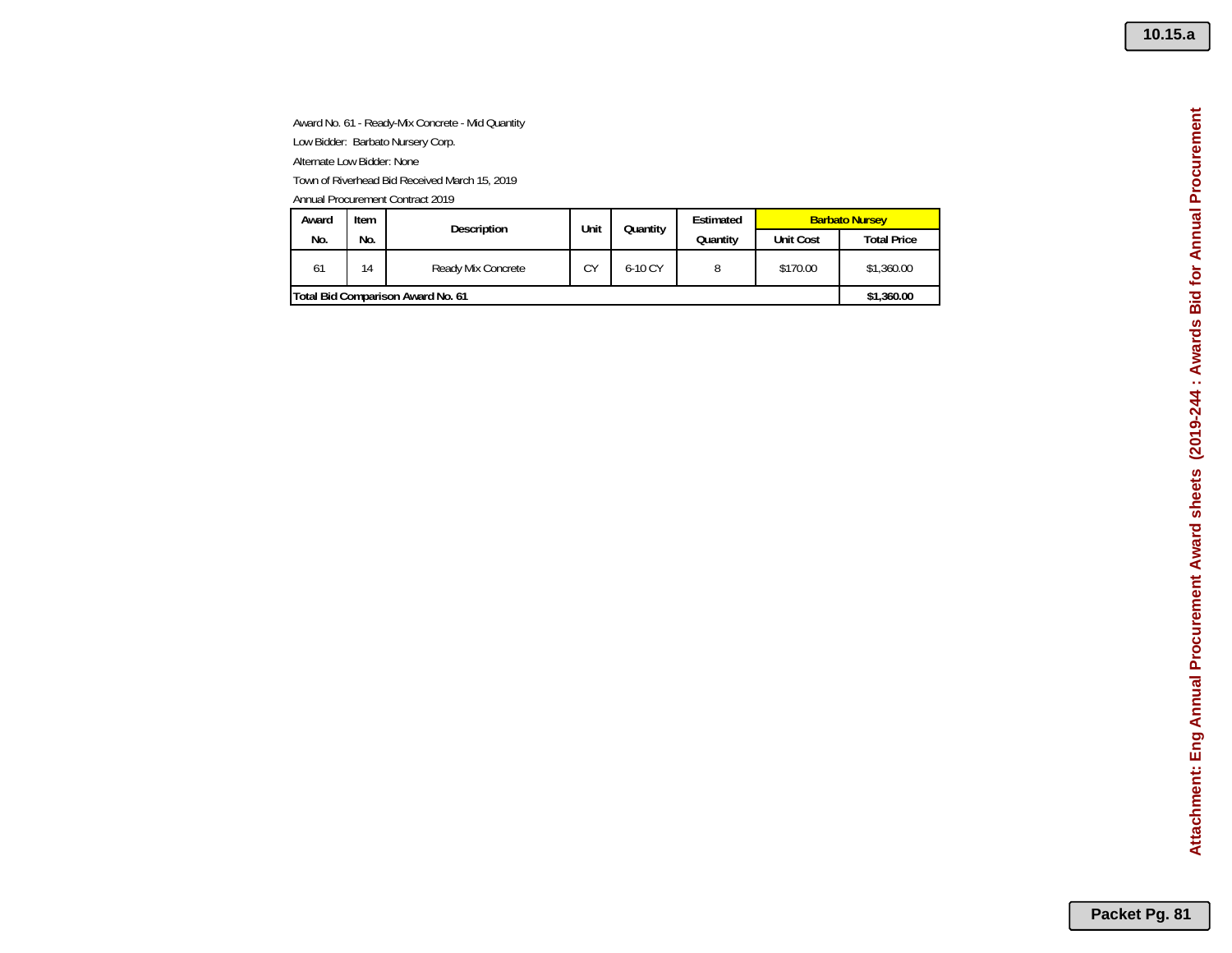**10.15.a**

Attachment: Eng Annual Procurement Award sheets (2019-244 : Awards Bid for Annual Procurement **Attachment: Eng Annual Procurement Award sheets (2019-244 : Awards Bid for Annual Procurement**

Award No. 62 - Ready-Mix Concrete - High Quantity

Low Bidder: Barbato Nursery Corp.

Alternate Low Bidder: None

Town of Riverhead Bid Received March 15, 2019

| Award                                    | <b>Item</b> | Description        | Unit<br>Quantity | Estimated | <b>Barbato Nursey</b> |          |            |  |          |                  |
|------------------------------------------|-------------|--------------------|------------------|-----------|-----------------------|----------|------------|--|----------|------------------|
| No.                                      | No.         |                    |                  |           |                       |          |            |  | Quantity | <b>Unit Cost</b> |
| 62                                       | 14          | Ready Mix Concrete | CΥ               | 11-15 CY  | 12                    | \$170.00 | \$2,040.00 |  |          |                  |
| <b>Total Bid Comparison Award No. 62</b> |             |                    |                  |           |                       |          |            |  |          |                  |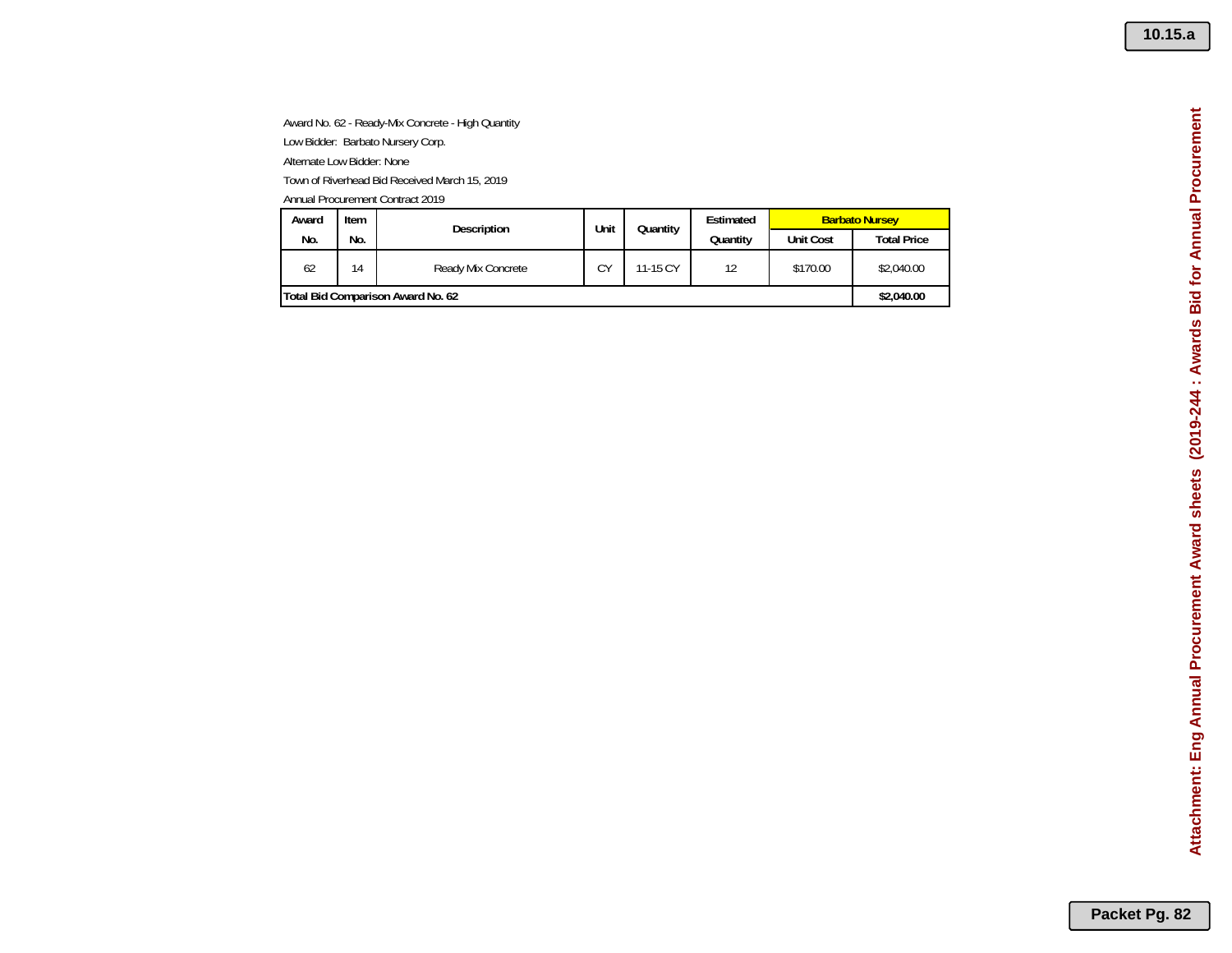Award No. 63 - Drainage Pipe

Low Bidder: Ferguson Waterworks

Alternate Low Bidder: None

Town of Riverhead Bid Received March 15, 2019

Annual Procurement Contract 2019

| Award | Item                              | Description                    | Unit | Quantity   | Estimated |                  | <b>Ferguson Waterworks</b> | Error       |
|-------|-----------------------------------|--------------------------------|------|------------|-----------|------------------|----------------------------|-------------|
| No.   | No.                               |                                |      |            | Quantity  | <b>Unit Cost</b> | <b>Total Price</b>         | <b>Type</b> |
| 63    | $30-4"$                           | 4" Diameter Underdrains        | LF   | $0 - 500$  | 250       | \$0.89           | \$222.50                   |             |
|       | $30 - 6"$                         | 6" Diameter Underdrains        | LF   | $0 - 500$  | 250       | \$2.14           | \$535.00                   |             |
|       | $30-8"$                           | 8" Diameter Underdrains        | LF   | $0 - 500$  | 250       | \$3.83           | \$957.50                   |             |
|       | $15 - 4"$                         | 4" Diameter Polyethylene Pipe  | LF   | $0 - 500$  | 250       | \$0.88           | \$220.00                   |             |
|       | $15-12"$                          | 12" Diameter Polyethylene Pipe | LF   | $0 - 500$  | 250       | \$5.71           | \$1,427.50                 |             |
|       | $15 - 15"$                        | 15" Diameter Polyethylene Pipe | LF   | $0 - 500$  | 250       | \$7.45           | \$1,862.50                 |             |
|       | $15 - 18"$                        | 18" Diameter Polyethylene Pipe | LF   | $0 - 500$  | 250       | \$11.03          | \$2,757.50                 |             |
|       | $15 - 24"$                        | 24" Diameter Polyethylene Pipe | LF   | $0 - 500$  | 250       | \$17.04          | \$4,260.00                 |             |
|       | $15 - 30"$                        | 30" Diameter Polyethylene Pipe | LF   | $0 - 500$  | 250       | \$26.53          | \$6,632.50                 |             |
|       | $15 - 36"$                        | 36" Diameter Polyethylene Pipe | LF   | $0 - 500$  | 250       | \$34.82          | \$8,705.00                 |             |
|       | $15 - 48"$                        | 48" Diameter Polyethylene Pipe | LF   | $0 - 500$  | 250       | \$59.92          | \$14,980.00                |             |
|       | 184                               | Non-Woven Geotextile           | SY   | $0 - 1500$ | 1000      | \$0.82           | \$820.00                   |             |
|       | Total Bid Comparison Award No. 63 |                                |      |            |           |                  | $$43,380.00$ C             |             |

Error C Bidder Changed Quantities on Bid, Bid quantities prevail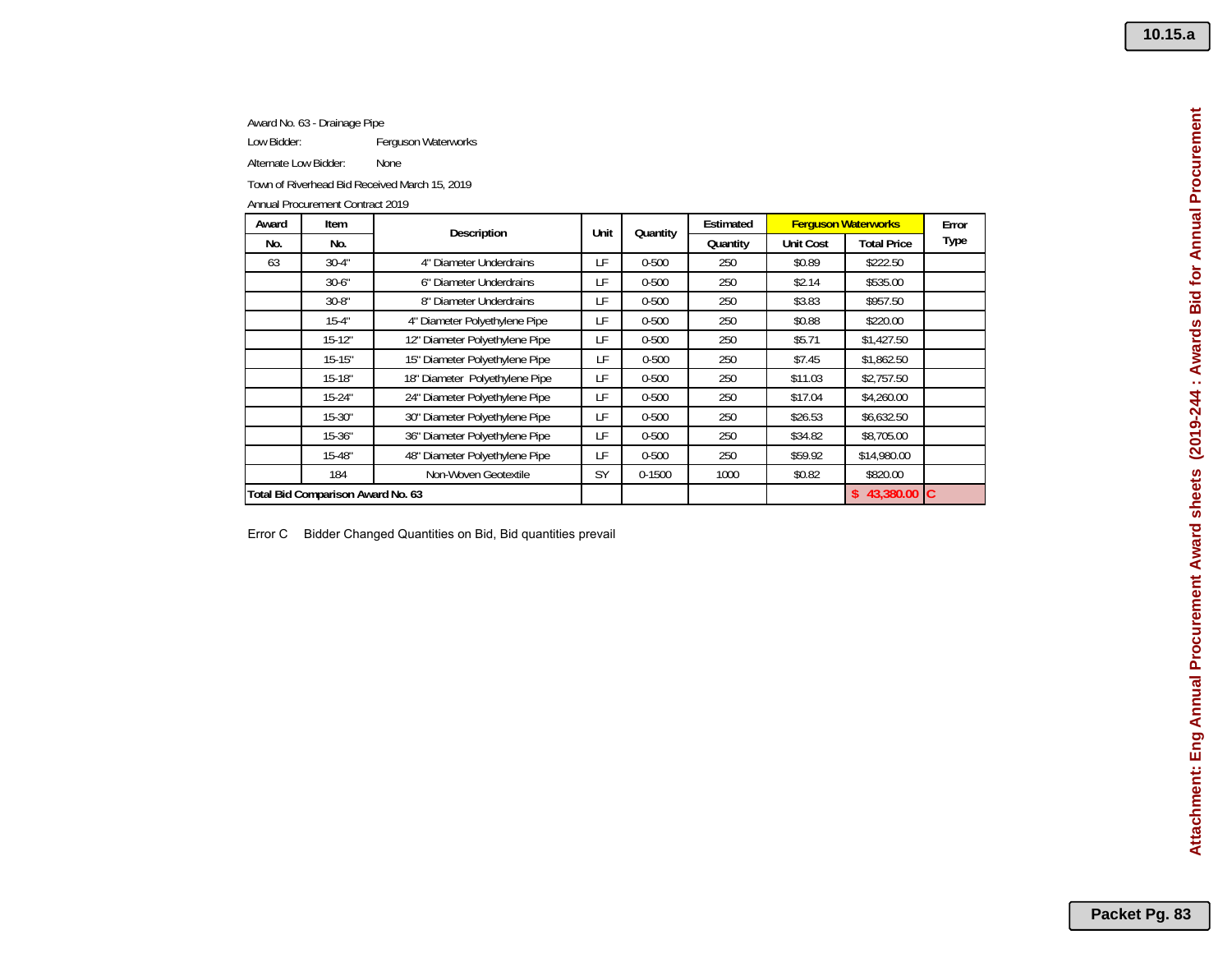Award No. 64 - Topsoil, Fertilizer, Lime Low Bidder: Barbato Nursery Corp. Alternate Low Bidder: None Town of Riverhead Bid Received March 15, 2019 Annual Procurement Contract 2019

| Award | Item                              | Description | Unit | Quantity   | Estimated | <b>Barbato Nursey</b> |                    |  |
|-------|-----------------------------------|-------------|------|------------|-----------|-----------------------|--------------------|--|
| No.   | No.                               |             |      |            | Quantity  | <b>Unit Cost</b>      | <b>Total Price</b> |  |
| 64    | $32 - T$                          | Topsoil     | CY   | $0 - 100$  | 100       | \$42.00               | \$4,200.00         |  |
|       | $32-F$                            | Fertilizer  | Ton  | $0 - 5$    |           | \$913.00              | \$4,565.00         |  |
|       | $32-L$                            | Lime        | Ton  | $0 - 5$    |           | \$373.00              | \$1,865.00         |  |
|       | $32-S$                            | Seed        | Lbs  | $0 - 1000$ | 1000      | \$5.00                | \$5,000.00         |  |
|       | Total Bid Comparison Award No. 64 |             |      |            |           |                       |                    |  |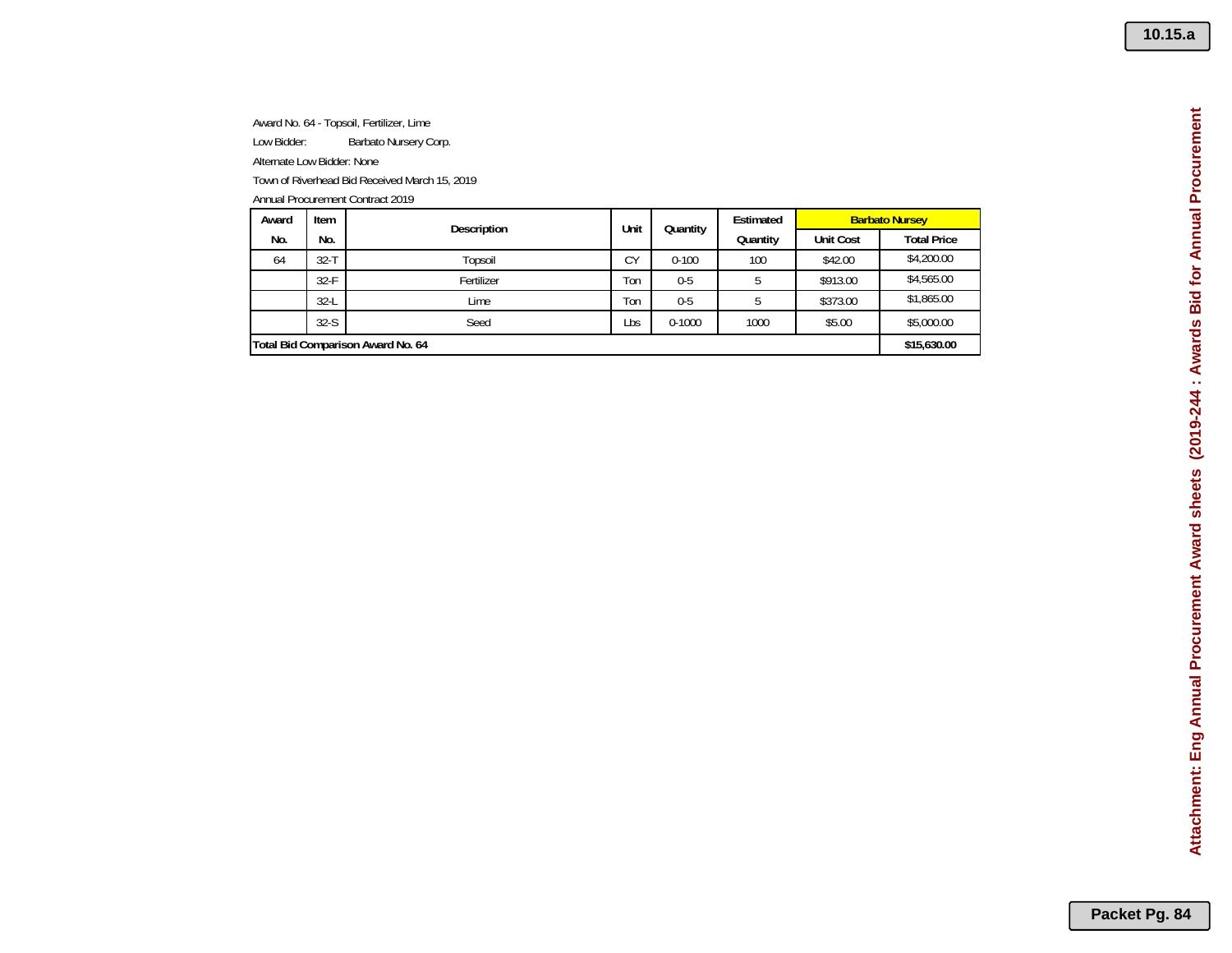Award No. 65 - Planting Mix Low Bidder: Barbato Nursery Corp.

Alternate Low Bidder: None

Town of Riverhead Bid Received March 15, 2019

| Award                             | Item | <b>Description</b> | Unit    | Quantity   | Estimated | <b>Barbato Nursey</b> |                    |
|-----------------------------------|------|--------------------|---------|------------|-----------|-----------------------|--------------------|
| No.                               | No.  |                    |         |            | Quantity  | <b>Unit Cost</b>      | <b>Total Price</b> |
| 65                                | 34   | Planting Mix       | rν<br>◡ | $0 - 1000$ | 500       | \$223.00              | \$111,500.00       |
| Total Bid Comparison Award No. 65 |      |                    |         |            |           |                       | \$111,500.00       |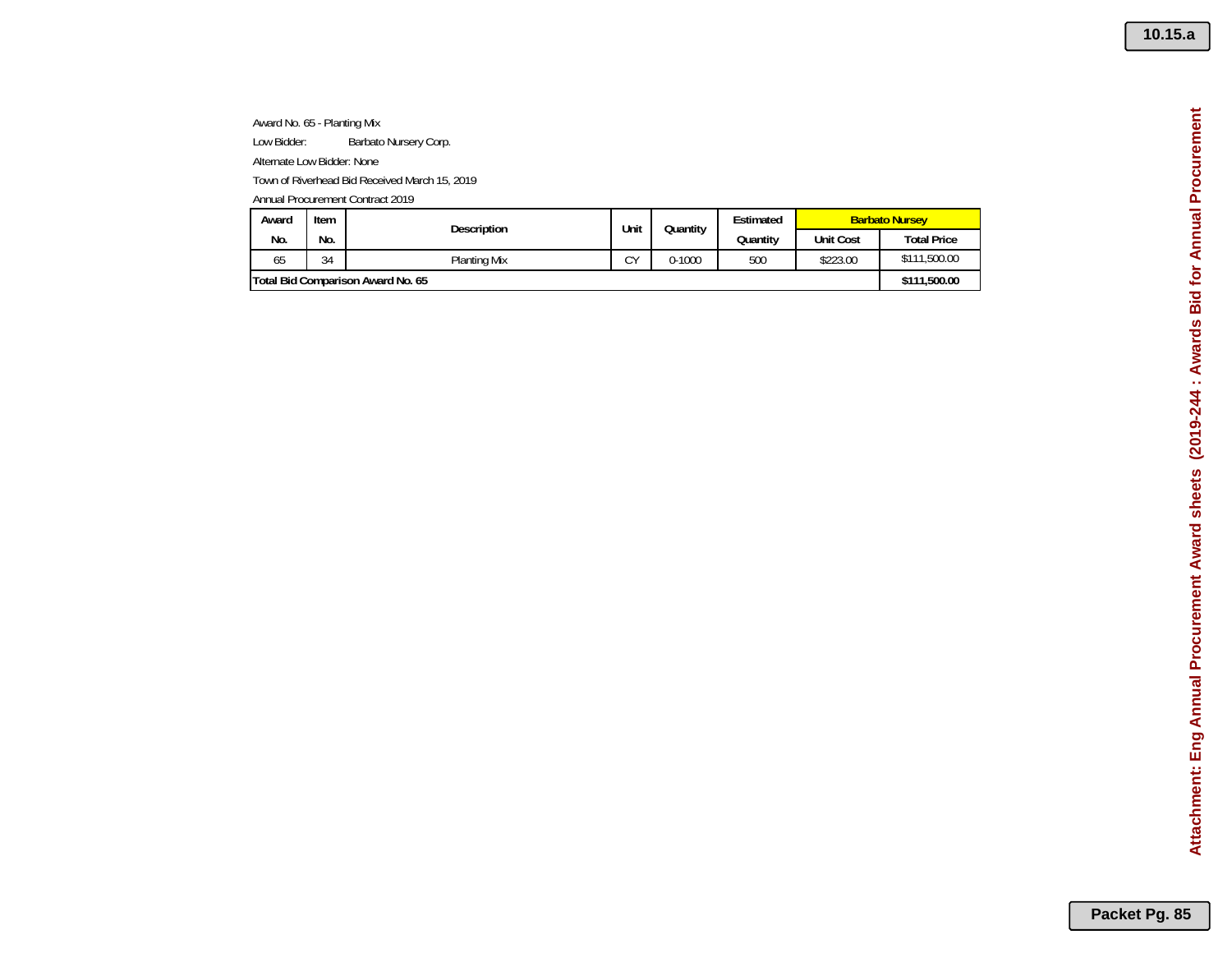**10.15.a**

Attachment: Eng Annual Procurement Award sheets (2019-244 : Awards Bid for Annual Procurement **Attachment: Eng Annual Procurement Award sheets (2019-244 : Awards Bid for Annual Procurement**

## Award No. 66 - Asphalt Pavement Crack and Joint Sealant - Low Quantity

Low Bidder: Barbato Nursery Corp.

Alternate Low Bidder: None

Town of Riverhead Bid Received March 15, 2019

| Award                             | Item<br><b>Description</b> | Unit<br>Quantity | Estimated |           | <b>Barbato Nursey</b> |                  |                    |
|-----------------------------------|----------------------------|------------------|-----------|-----------|-----------------------|------------------|--------------------|
| No.                               | No.                        |                  |           |           | Quantitv              | <b>Unit Cost</b> | <b>Total Price</b> |
| 66                                | $30-F$                     | Granular Fill    | rν<br>◡   | $0 - 500$ | 250                   | \$59.00          | \$14,750.00        |
| Total Bid Comparison Award No. 66 |                            |                  |           |           |                       |                  |                    |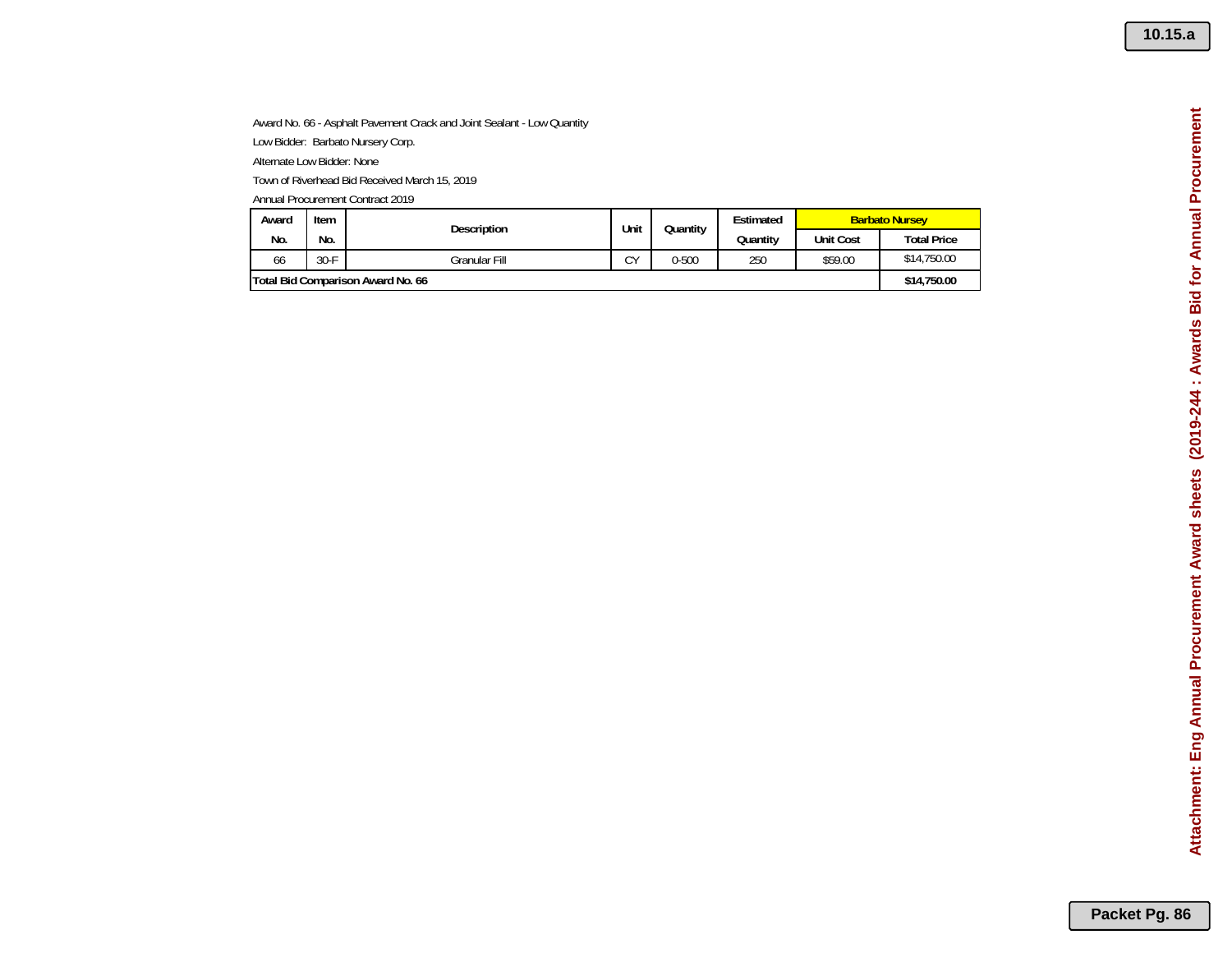**10.15.a**

## Award No. 67 - Asphalt Pavement Crack and Joint Sealant - Mid Quantity

Low Bidder: East Island Asphalt Corp.

Alternate Low Bidder: None

Town of Riverhead Bid Received March 15, 2019

| Award                             | Item | <b>Description</b>                       | Unit<br>Quantity | Estimated  | <b>East Island Asphalt Corp.</b> |                  |                    |
|-----------------------------------|------|------------------------------------------|------------------|------------|----------------------------------|------------------|--------------------|
| No.                               | No.  |                                          |                  |            | Quantitv                         | <b>Unit Cost</b> | <b>Total Price</b> |
| 67                                | 44   | Asphalt Pavement Crack and Joint Sealant | Lbs              | $0 - 1000$ | 700                              | \$2.50           | \$1,750.00         |
| Total Bid Comparison Award No. 67 |      |                                          |                  |            |                                  |                  |                    |